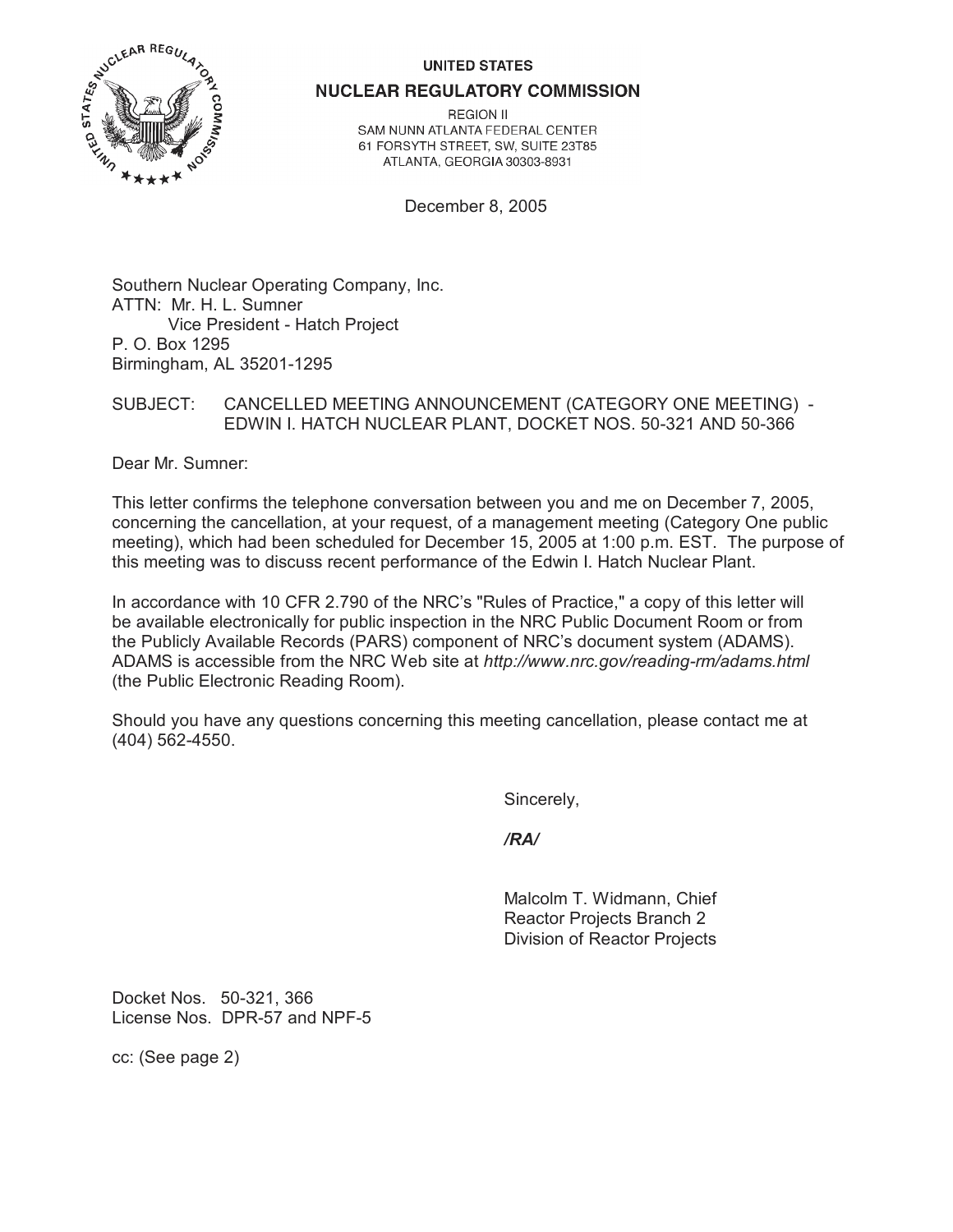## SNC 2

cc: J. T. Gasser Executive Vice President Southern Nuclear Operating Company, Inc. Electronic Mail Distribution

George R. Frederick General Manager, Plant Hatch Southern Nuclear Operating Company, Inc. Electronic Mail Distribution

Raymond D. Baker Manager Licensing - Hatch Southern Nuclear Operating Company, Inc. Electronic Mail Distribution

Arthur H. Domby, Esq. Troutman Sanders Electronic Mail Distribution

Laurence Bergen Oglethorpe Power Corporation Electronic Mail Distribution

Bentina C. Terry Southern Nuclear Operating Company, Inc. Bin B-022 P. O. Box 1295 Birmingham, AL 35201-1295

**Director** Department of Natural Resources 205 Butler Street, SE, Suite 1252 Atlanta, GA 30334

Manager, Radioactive Materials Program Department of Natural Resources Electronic Mail Distribution

Chairman Appling County Commissioners 69 Tippins St., Suite 201 Baxley, GA 31513

Resident Manager Oglethorpe Power Corporation Edwin I. Hatch Nuclear Plant Electronic Mail Distribution

Senior Engineer - Power Supply Municipal Electric Authority of Georgia Electronic Mail Distribution

Reece McAlister Executive Secretary Georgia Public Service Commission 244 Washington Street, SW Atlanta, GA 30334

Email Electronic Distribution (See page 3)